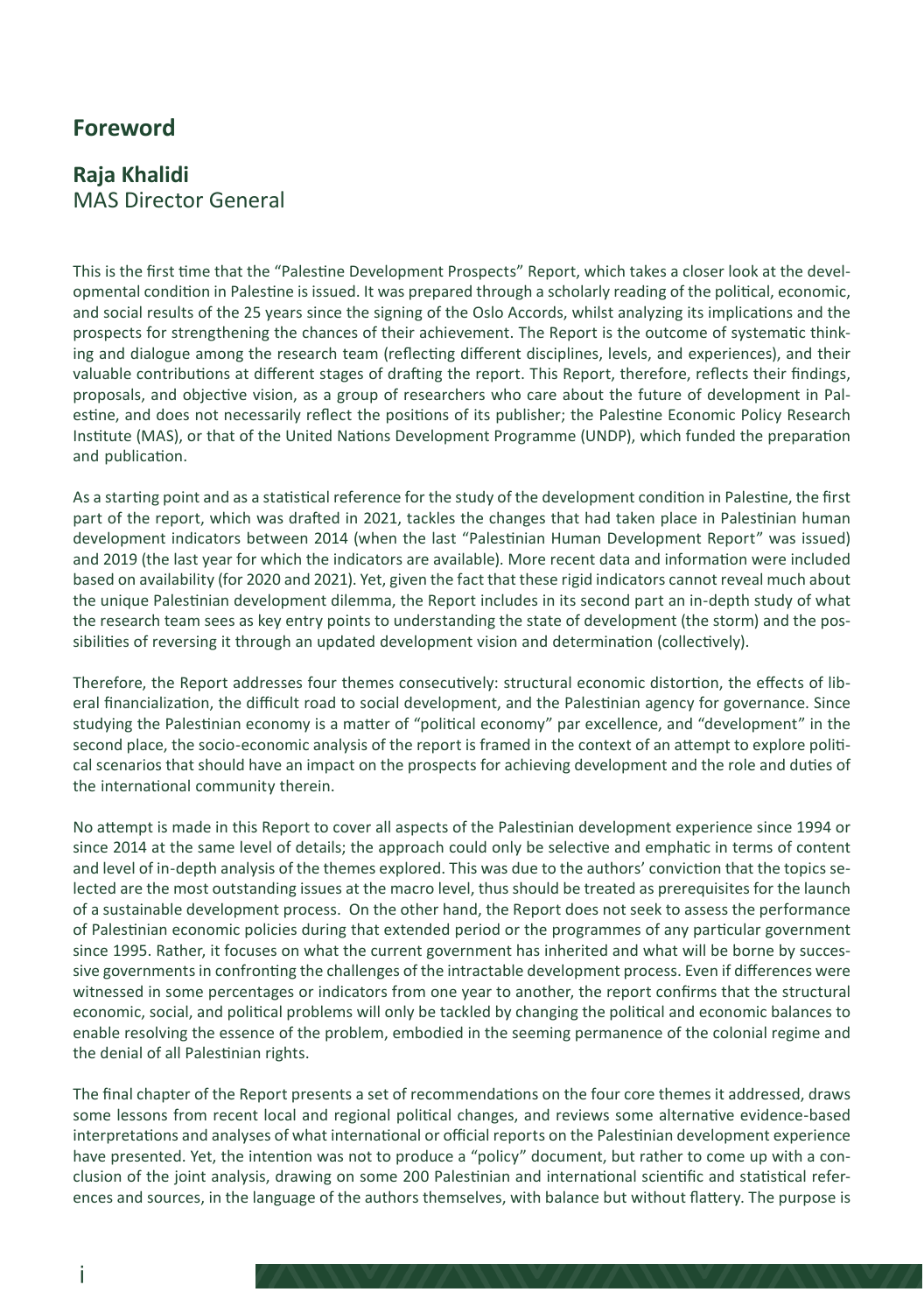thus to encourage candid and constructive dialogue during such a difficult stage in the Palestinian development process and the history of the Palestinian people's liberation movement from all forms of injustice. Needless to say, this Report is a commentary on an era in which many successive Palestinian Governments have handled the accumulated burden of development.

Just as the quote from Franz Fanon, chief anti-colonial theorist, suggests in the opening Quote of the Report, so do we as authors seek to convey a message which confirms that the Palestinian people do not resist the Israeli occupier for the mere reason that they love violence. It's because they see themselves as holders of an inalienable cause of rights and justice (political, economic, and social), in spite of the era they are living in, where the law of the jungle and double standards are undeniably the dominating rules. Fanon's statements also signal that the new Palestinian generation, which was raised amid the hopes and failures of the Oslo phase and the occupation's harsh restrictions on sovereignty, development, and freedoms, and have become the first victim of non-development, will surely one day discover and decide its fate. They will build on the experiences and accomplishments, and learn from the mistakes, of the previous generation, those who have been fighting the hundred years war against settler colonialism.

The report thus brings the issue of Palestinian development back to its source, which is to engage in a legitimate struggle by the Palestinian people in accordance with international law, in order to exercise their right to self-determination in an independent State and to realize their rights and their deferred political, social and economic freedoms.

#### **The rest of the story is only details.**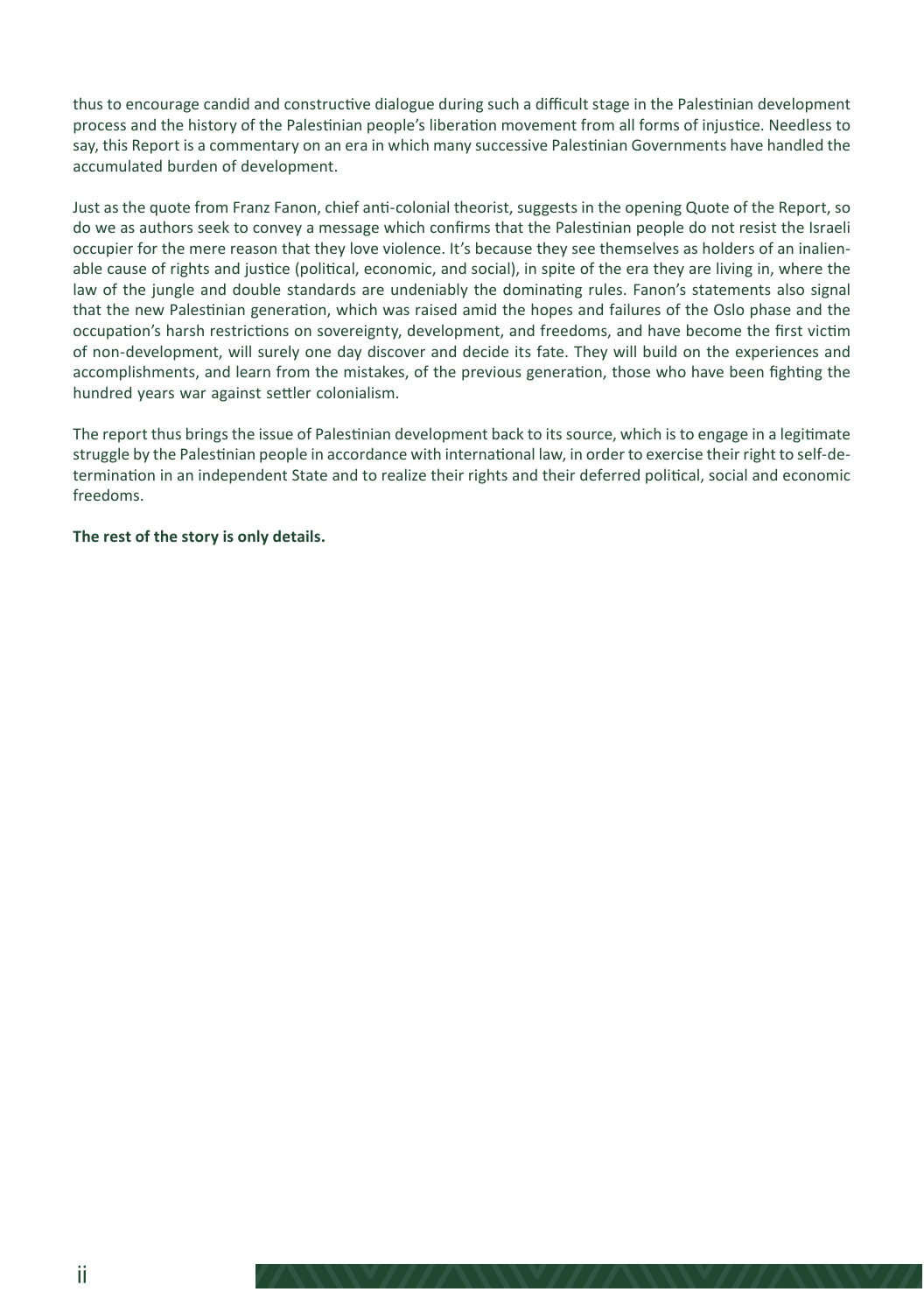# **Contents**

|                                                             | 1. Palestinian development, interrupted                         | 1              |
|-------------------------------------------------------------|-----------------------------------------------------------------|----------------|
|                                                             | 2. Weathering the storm                                         | $\overline{2}$ |
|                                                             | 3. Mobilizing collectively                                      | 3              |
|                                                             | 4. Palestinian Human Development Index, 2014-2019               | 4              |
|                                                             | 5. Palestinian development structural deficits                  | 4              |
|                                                             | 6. 2021-A turning point for Palestinian development prospects?  | 5              |
|                                                             | 7. The macroeconomics of Palestinian de-development             | 7              |
|                                                             | 8. Restoring Palestinian Social Development                     | 8              |
|                                                             | 9. The governance dilemma and Palestinian agency in development | 9              |
| 10. A strategy for collective mobilization for development: |                                                                 |                |
|                                                             | national and human rights – by hook or by crook                 | 11             |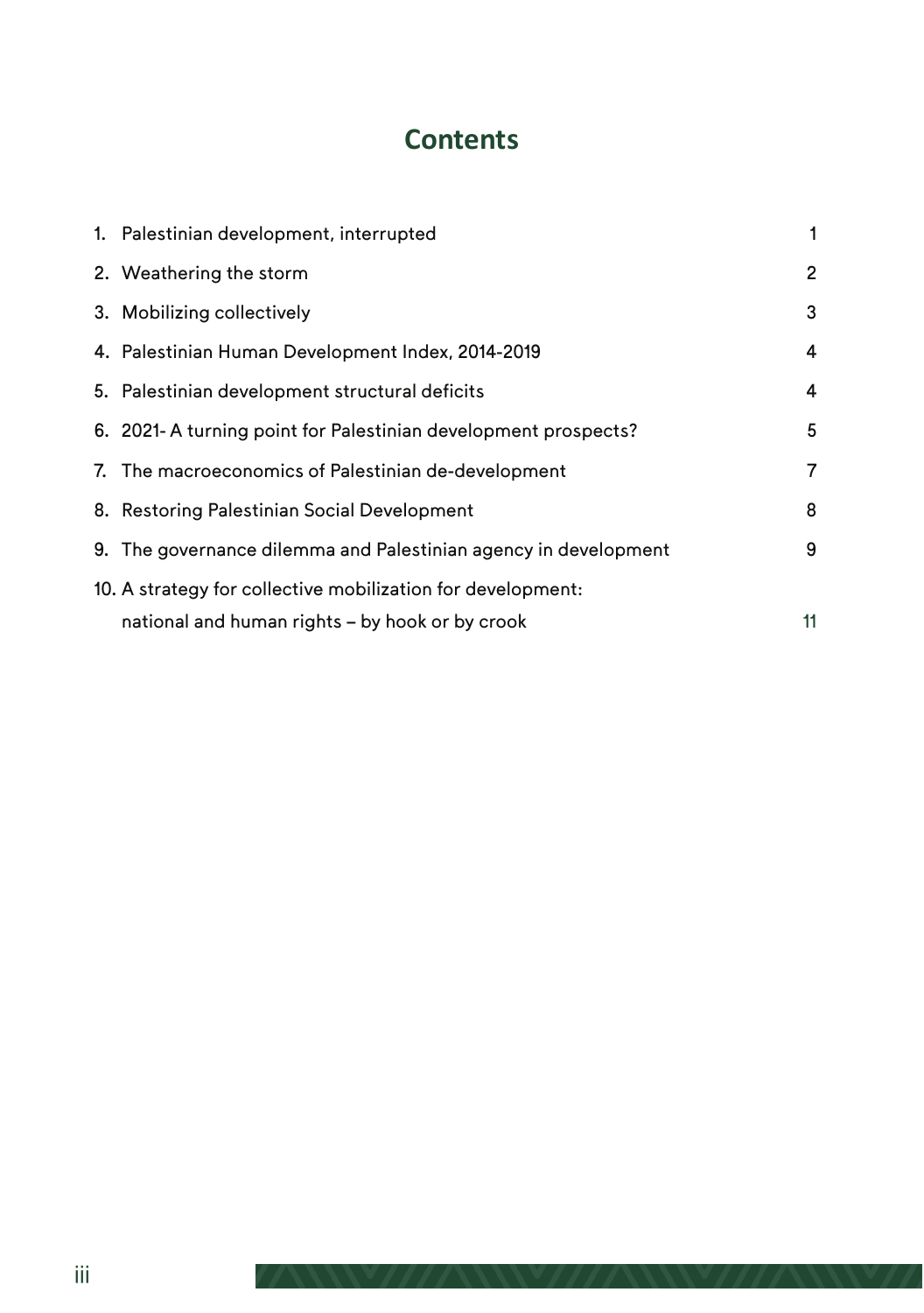*"When we revolt it's not for a particular culture. We revolt simply because, for many reasons, we can no longer breathe"*

*"Each generation must, out of relative obscurity, discover its mission, fulfil it, or betray it."*

 **Frantz Fanon**

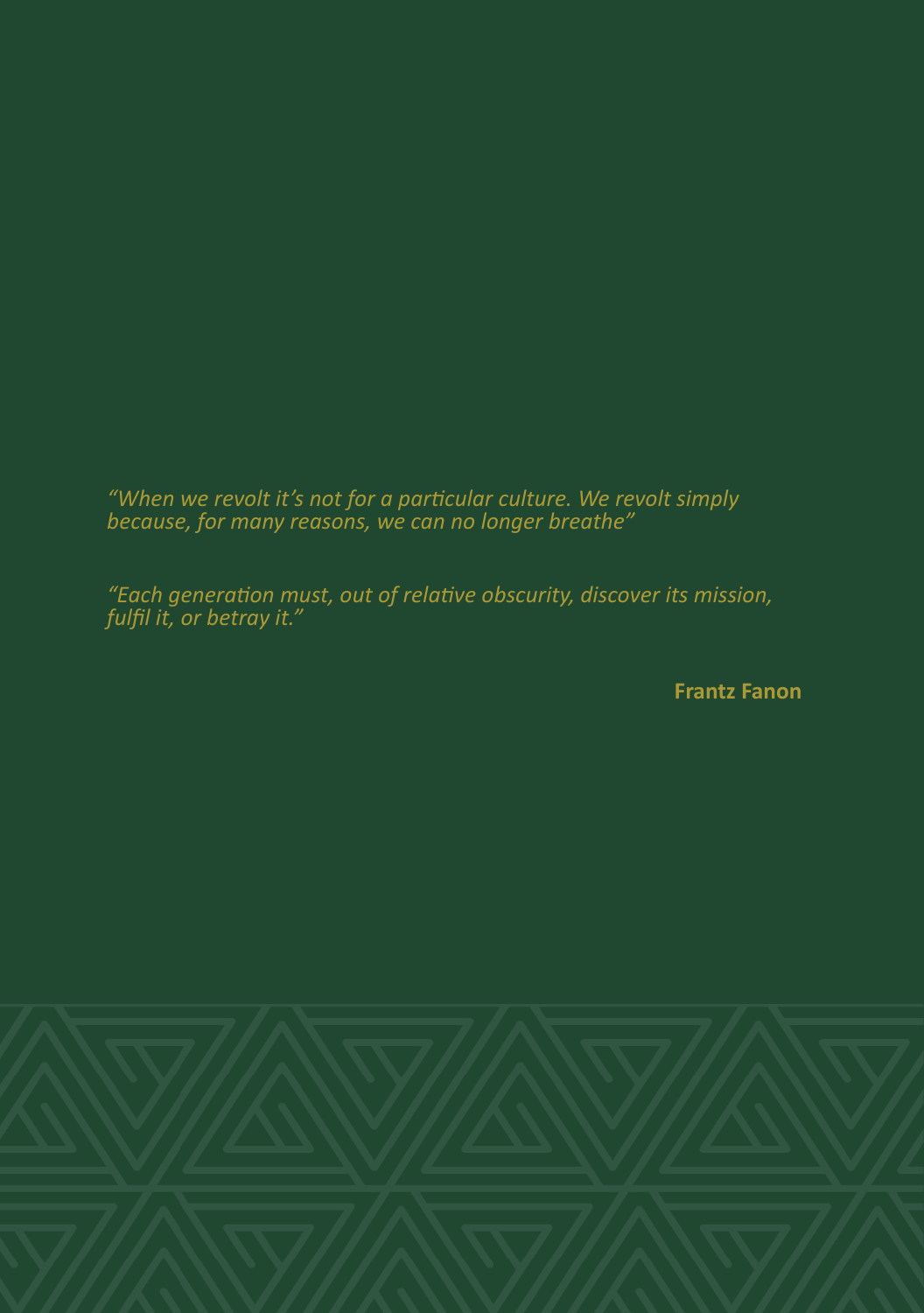#### **1. Palestinian Development, Interrupted**

The 25 years of the era of "interim self-governing arrangements" in the occupied Palestinian territory (oPt) of the West Bank and Gaza Strip began with a promise of forthcoming sovereignty and statehood, including East Jerusalem. But today, the trajectory of the Palestinian people's development appears to have reached a crossroads. The structural context in which development takes place remains hostage to oppressive policies and measures of an entrenched colonial settler regime and a permissive, poorly regulated market economy largely due to the obstacles imposed by Israel's prolonged occupation. The ensuing dynamics mask a communal development deficit with the apparent fruits of individual prosperity. Meanwhile, the Palestinian political and governance framework under the Palestinian National Authority (PNA), needed for the enjoyment of development, has been tainted by the Oslo constraints, especially the violation of the five-year timeframe for the interim period before a final status agreement was to be achieved. In addition, Israel's control over Palestinian lives has been reflected also by the obstacles to free and fair democratic elections that include East Jerusalem and Area C, a further violation of signed agreements.

Failure to achieve a political solution has led a segment of the Palestinian public to support "armed resistance" as an option. This, in addition to certain regional changes, have led the Palestinian leadership to reassess their own strategies. It has become clear that the peace process formula regarding development of institutions and Palestinian self-government in parallel with final status negotiations, have failed largely due to Israel's failure to abide by signed agreements. However, the international community also bears its share of responsibility, as it has avoided resorting to sanctioning Israel's persistent violations of international law, international humanitarian law, and UN resolutions.

The rejection by the previous and current Israeli governments of the two-state solution has led the PLO President Mahmoud Abbas to propose before the General Assembly in September 2021 a comprehensive time-bound peace initiative, stating that: "Israel, the occupying Power, has one year to withdraw from the Palestinian territory it occupied in 1967, including East Jerusalem, and we are ready to work throughout

this year on the delineation of borders and solving all final status issues under the auspices of the international Quartet and in accordance with United Nations resolutions."

That the patience of the PLO and the Palestinian people has been exhausted, should come as no surprise. At the mercy of Israeli occupation, donor funding slowdown, Arab governments' distraction with the region's other crises, not to mention growing Palestinian economic insecurity, the prospects for Palestinian national liberation appear dimmer than at any point since the heady days of Oslo, Paris, and Washington. New ideas loom on the horizon in 2021, posing a challenge to the historical political program of the PLO. Prominent in this respect is the idea that some sustain that Hamas emerged stronger with a rare military and political victory during May, yet Hamas must contend with its own domestic crises. Its governance record is poor, its popularity is not assured, and it has little to show in the past 15 years of exercising power other than the consolidation of an armed resistance capacity in the Gaza Strip.

Of more recent genealogy, a diffuse, youthful set of social forces has appeared on the scene. They are inspired by and learning from the past decade of revolutionary turmoil among their own Arab brethren, unencumbered by the legacy of PLO factionalism and generally resistant to appeals to national unity under the ruling party and its national front. They do not attach much importance to the supposed gains of twenty-five years of polite Oslo politics. This unorganized movement of social forces seems to be testing the waters. Social media has become an indispensable tool for voicing popular dissent and keeping a culture of freedom of expression vividly alive.

Yet part of the next generation is not the only protagonists in a looming Palestinian socio-political dead-end. There is a broad swathe of public opinion grounded in different class interests which are favorable to maintaining the status quo, either fearful of what change may bring or simply unbelieving in the possibility of positive change after so many years of retreat. This silent constituency for maintaining the status quo, however imperfect, is not going to be easily drawn into any new misadventures. Self-interested complacency of the average Palestinian "citizen" highlights the distinctive nature and impact of neoliberal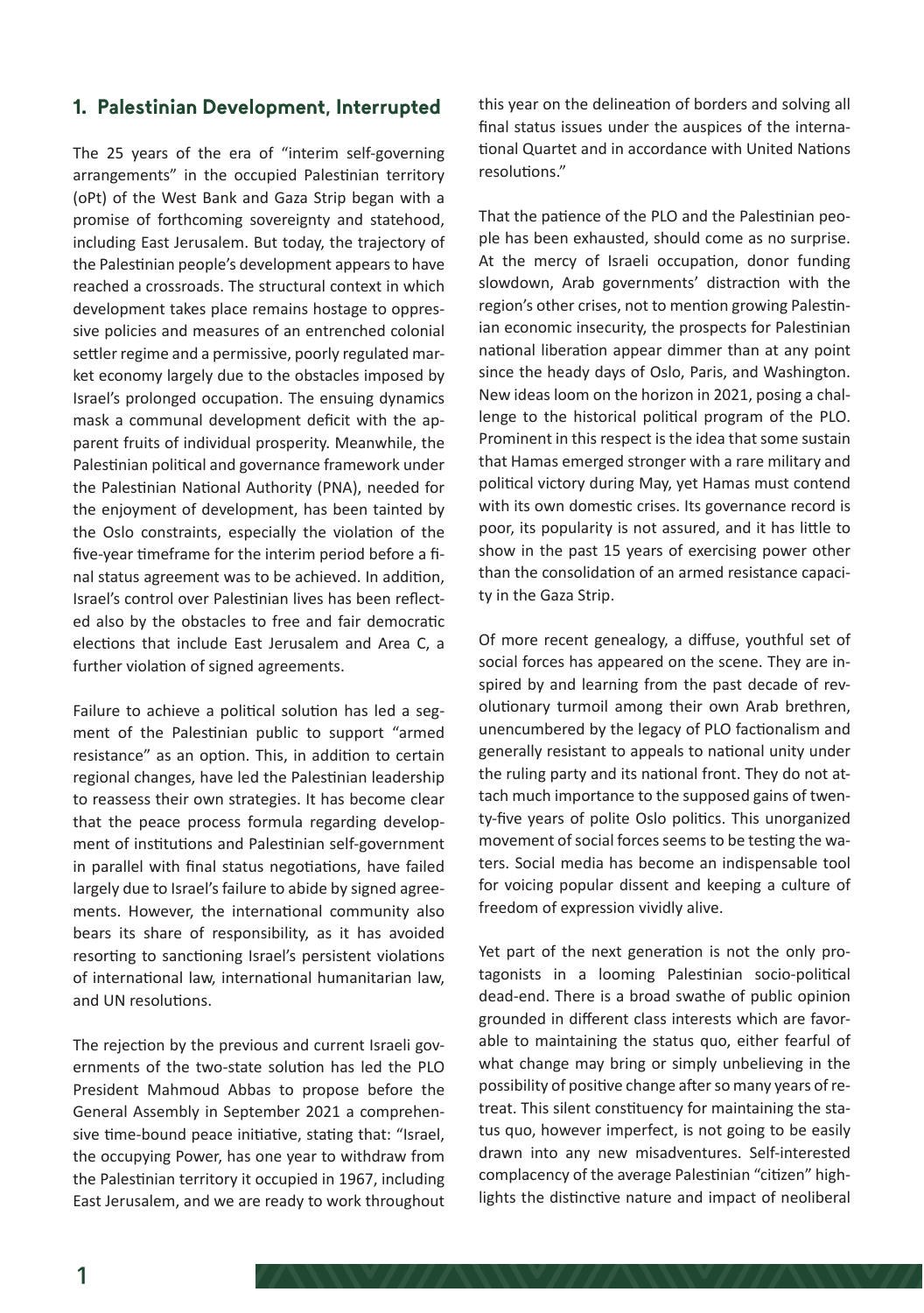values, which can project at once an open, forward looking governance agenda while entrenching conservative economic policy as regards the diminished role of (and public expectations from) the state vis-avis the primacy of the market and individual property rights. The risk for Palestine is that while the space for freedom remains restricted, the free-market ethos expands and reigns supreme.

In the wake of the second, militarized and failed intifada, many of those living under occupation have embraced the limited focus of self-governance under occupation. This default position helps to explain how even without any political process, economic growth continues, government services are maintained, and life somehow holds hope. With little expectation of change – a de-facto economic peace with the seemingly unending state of occupation is offered by Israel as the only option. This has been driven home by the interventions of Israeli, regional, and international actors in internal Palestinian affairs, with intentions far from the liberation of Palestine, but rather the perpetuation of the status quo and a weakened and divided PNA under Israeli control.

There is a real gap between this reality and the potential that Palestine could have, were it to secure sovereign control over its borders, natural resources, electromagnetic sphere, air space, maritime borders, and other aspects essential to independent statehood. In absence of those basic requirements, the Palestinian economy could continue to grow, yet anemically. Simply put: the Israeli government's alleged approach to provide Palestinians with "greater freedom" under occupation, or "shrinking the conflict" are not just going to fail but are part of the same process that has aggravated the existential crisis facing the Palestine cause.

Simultaneously, the Palestinian political strategy remains wedded to the premise that struggles for democratic representation and social justice cannot take priority over the "primary contradiction" with colonialism and the struggle for national liberation. This has always presumed the need for obedience to a veteran liberation leadership and its definition of national interests. Public acquiescence with the PNA's willingness to pursue improved self-governance since 2010 was largely conditional (in public reasoning) on improved services in the short term, and some progress towards a resolution of the national question,

amounting to a sort of national/social contract. But a gradual and natural demobilization of the potential for militant or popular resistance into a body of compliant citizenry is a reminder of the a nalysis of the pre-eminent theorist of anti-colonialism, Frantz Fanon, of how in other places and epochs, pre- and post-nationalist leaderships successfully delayed accountability for social, economic or political governance results.

#### **2. Weathering the Storm**

Events of the past year have demonstrated that the Palestinian people not only bear the brunt of the unwillingness or inability of the international community to protect and safeguard their rights. The fallout of the Covid-19 pandemic also points to fault-lines at the national level, as the PNA does not have the resources or ability to adequately respond to the growing social, economic, and political needs of a people denied national liberation, and sovereign democratic governance. These factors have created the conditions of a perfect storm. As the Palestinian people are losing trust in their own institutions, so they can only conclude that the international community has turned its back on them, their collective rights, and their basic human needs in line with international law, even as global public opinion appears more sympathetic to their plight than any time in the past.

Amidst the uncertainty and chaos of 2020, including an aggressive US-Israeli threat to unilaterally redefine the "peace-process" framework of the past 25 years, local bodies, communities and governments have been at the forefront in responding to the diverse and shifting needs of the people, particularly in hardhit and remote areas. Where national government responses and coordination of the health and socioeconomic crisis produced mixed results, local actors closest to those people in need have proven to be flexible and responsive despite limited financial and operational support and their own inexperience in crisis management (MAS, 2021a).

The past 15 years of relative stability in the West Bank and a securitized and orderly way of life engendered a complacency and expectation of business as usual, which left national, regional, and local government unprepared for the prolonged state of health, economic and political emergency of 2020. The surge of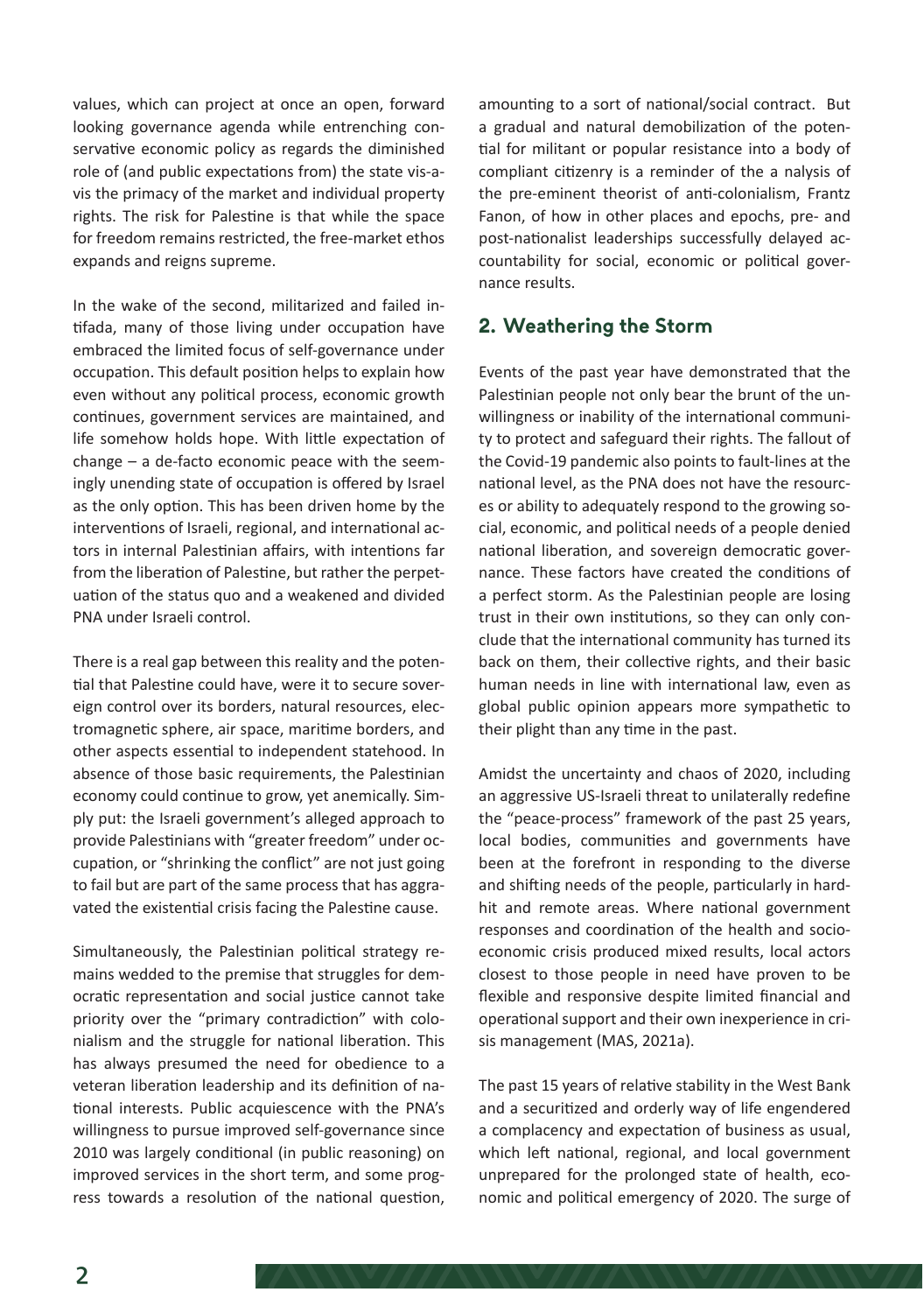the pandemic in early 2021 in the Gaza Strip and the West Bank almost overwhelmed public health systems and caused additional private economy losses. Moving forward, and building back better, not only requires mitigating further erosion of development gains of the Palestinian people, but also supporting the resilience of local actors, small producers, and small businesses through enhanced flexibility to manage crises, to meet the emerging needs of people, and to prevent them from being squeezed out by larger market actors and businesses.

In the "Prospects for Development in Palestine (PDP) 2021", weathering the storm of accumulated, multiple crises means building on local responses and leadership, within a vision of national rebuilding back better that creates opportunities for recovery on a sustainable path towards development. While additional support is required to ensure these capacities are maintained, the magnitude of recent shocks reminds us of the prevailing and severe structural barriers to Palestinian sustainable development, including the restricted movement of people and goods, restricted access to national resources including land, and no control over international borders.

#### **3. Mobilizing Collectively**

In addressing the development progress and deficits reviewed in PDP2021, efforts to advance local responses and national recovery in line with the 2030 Agenda for Sustainable Development and principles of development must follow a coherent multidimensional approach. This requires including at its core transforming structural inequalities towards more inclusive, equal, and just societies. In Palestine, this translates into an emancipatory manifestation of resilience, which at once reinforces households and communities' abilities to remain steadfast, empowers new untapped social potentials (especially women and youth) in innovative economic activity, and provides the pillars upon which sovereign development and nation-building may be pursued with some realistic chances of progress.

The dramatic developments of 2020 and 2021 have challenged the seemingly sustainable, indefinite status quo, beginning with the social and economic shocks of the Covid-19 pandemic, which spared none. To add to this already unstable brew, the repercussions of the May 2021 upheaval "from the River to the Sea" and throughout the Palestinian diaspora in defense of Palestinian Jerusalem and the beleaguered Gaza Strip have cast in a new light the definition of the Palestinian national/social contract. For a moment at least, May 2021 erased the physical and legal borders between Palestinians (inside Israel, inside the oPt, and in the diaspora) and merged the causes of their deprivation (1948 and 1967) in the context of a unified confrontation with the same oppressive regime, increasingly viewed internationally as a de facto apartheid system.

A recent analysis of the growing debate on the issue examines the term — not as a rhetorical comparison to South Africa, but as describing a system of domination built on the partition of Palestine: "Israel persists today as a Jewish homeland in Palestine only through systems of control and fragmentation built to prevent any reversal of the Nakba. Partition thus was, and is, a central pillar of Israel's architecture of demographic separateness, which underpins its apartheid logic, as a means of safeguarding a Jewish state and perpetuating the Nakba." The most recent Israeli moves to outlaw six Palestinian human rights and development NGOs on the basis of bogus claims, and recurrent clashes with protestors in East Jerusalem and the West Bank, serve to drive home the lesson that all Palestinians, everywhere, are in one way or another, implicated in the struggle for rights and liberties, if only by simply existing. This year has been the great equalizer in terms of Palestinian collective and individual identity and consciousness. Indeed, what a prominent Palestinian historian has dubbed "the hundred years war on Palestine" may have entrenched a settler colonial project, but has also forged a Palestinian national identity and agenda that underpins Palestinian resilience in its many forms (Khalidi, 2020).

The perfect storm was further exacerbated by the heightened state of internal political dissent following the annulment of the Palestinian elections, and tensions surrounding human rights conditions over the past years. This moment reflects a confluence between the unfulfilled national self-determination and basic human rights aspirations of the Palestinian people, the increasing audacity of an occupying power accountable to no party or treaty, securitization of otherwise unexceptional governance, and growing public, youth, and intellectual elite disillusion with the legacy of Oslo.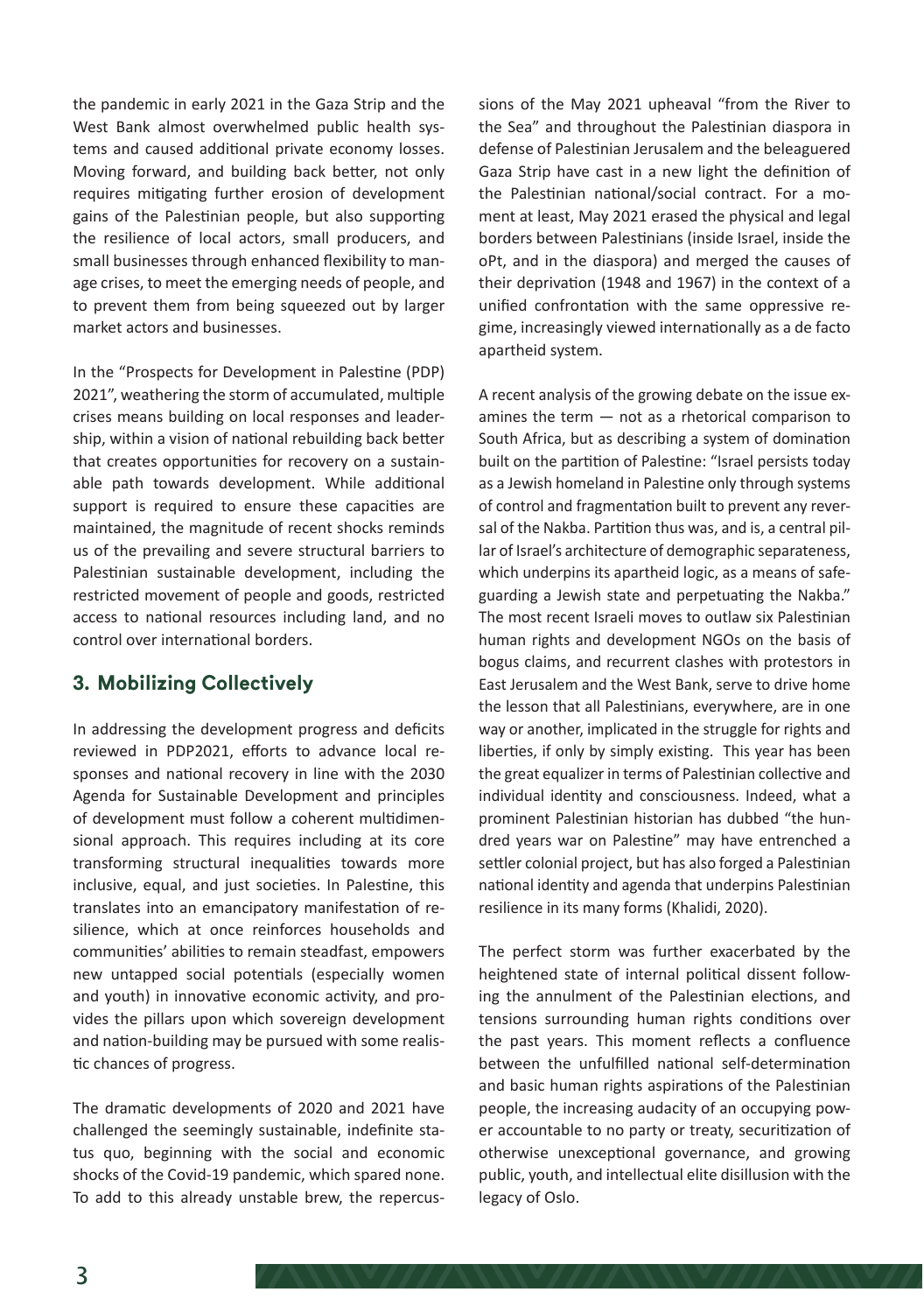These factors provide rich material for reflection on the possible ingredients, shape, and direction of a renewed Palestinian collective movement that would target reclaiming national rights, reforming national institutions, and raisingcommon social, economic, and individual rights to no less than a level of supremacy in the pantheon of Palestinian development goals than that of national statehood. These deeper dimensions of the Palestinian development dilemma, which help to explain gaps between the numbers and the realities discussed in this report, are examined in-depth in PDP2021. However, this should not overshadow progress achieved in the standard indicators of human development in the context of efforts to attain the 2030 SDGs.

### **4. Palestinian Human Development Index, 2014-2019**

The current HDI for Palestine is 0.708 – placing it just within the "high" human development category for the first time, and positioning Palestine at 115 out of 189 countries and territories. Since 2014, Palestine's HDI has increased from 0.697 to 0.708, an increase of 1.6 percent. During this period, life expectancy at birth increased by 0.8 years, expected years of schooling increased by 0.2 years, mean years of schooling increased by 0.3 years, GNI per capita (2017 PPP\$) increased by 377, and the HDI value increased by 0.011 (UNDP 2020).

Overall, Palestine has maintained an incrementally positive HDI growth trajectory since 2014 and at face value, its HDI scoring shows that improvement is possible even under current constraints. Compared regionally, Palestine finds itself well behind Israel (0.919), UAE (0.890), Saudi Arabia (0.854), Qatar (0.848), Oman (0.813), and even Lebanon (0.744) and Jordan (0.729). Palestine's HDI is at the level of Egypt (0.707) and better than Iraq (0.674), Sudan (0.510), and Yemen (0.470). Despite these improvements, and in spite of being upgraded into the high development category last year, Palestine has dropped in its HDI rankings from 109 in 2014 to 115 by 2019 (UNDP 2020). Meaning that other countries have made greater progress in terms of HDI indicators in the 5 years.

As for gender inequality in HDI, the Gender Development Index (GDI) for Palestine is 0.870, which is a slight increase since 2014 from 0.865. This value reveals a significant difference between male and fe-

male human development in Palestine. Life expectancy at birth and expected years of schooling are both higher for females (75.6 and 13.7 versus 71.8 and 12 respectively). While GNI per capita is lower for females (2,045 vs 10,666) and the mean years of schooling is roughly the same (11.11 vs 11.06). The drastic difference in GNI per capita is likely what pushes the HDI for females to be significantly lower than males at a value of 0.638 for females and 0.733 for males (UNDP 2020) Further indicators of inequality, gender-based, and non-gender based, are discussed in the below section on gender inequality.

The HDI does not provide a comprehensive aggregation of the state of development in Palestine as it does not include crucial indicators that reflect the particular and structurally constrained conditions of Palestinian development, including denial of access to natural resources and sovereignty. However, it does provide a general understanding of the progress made towards human development in Palestine to make cross-country comparisons. Since the HDI provides a simplified snapshot of development in Palestine, this chapter will also include an analysis of other relevant socioeconomic indicators that play a role in the complex realities on the ground.

#### **5. Palestinian Development Structural Deficits**

While indicators for human development in Palestine highlight an overall positive trend, including in comparison to countries around the world, sustainable development in Palestine remains elusive amidst structural barriers that deny sovereign agency for development prospects. Though all the Palestinian people are governed by one form or another of Israeli occupation, over a third of them, those living in the Gaza Strip, have been largely deprived of some of those gains registered elsewhere in the occupied Palestinian territory. Youth, women, and socially or geographically marginalized groups are also among those Palestinians being left behind. These positive developments have largely been driven by accumulated social and governmental (following the establishment of the PNA) investment in prioritizing education and health as key cornerstones of Palestinian development. It is no doubt that this historical investment has contributed to the fact that the state of Palestinian human development is now classified within the "high human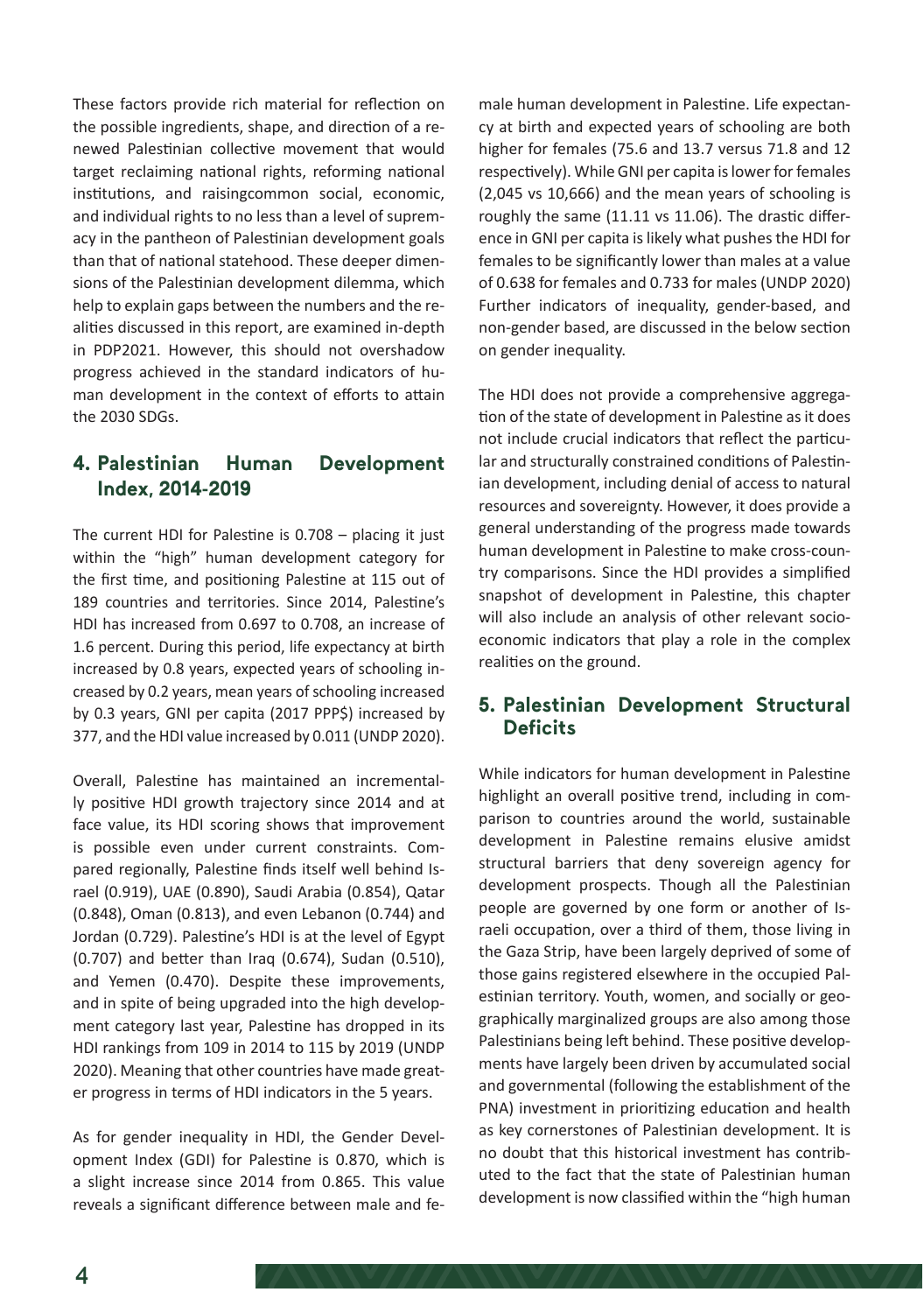development" category. Yet this appears paradoxical in the face of uneven economic development, visible social differences and inequalities, and governance that cannot change or challenge the status quo.

Since Oslo, aid for Palestinian development has been couched in people-centered language, positioned around principles of individual and collective freedoms, economic opportunity, and social justice, and generally aimed at contributing to the resilience of the Palestinian people despite the numerous obstructions to Palestinian life and livelihoods, indeed because nothing could be done to structurally resolve them. Yet, over the past half-century, Palestinian development has been undermined by the stubborn facts of occupation and the vagaries of a poorly regulated market economy, to a point that puts in question whether it can justifiably be considered a people-centered process. Copious amounts of international aid, external political or development policy agendas, and a domestic governance accountability deficit have all contributed to the protection of a failing peace process rather than the protection of the people. This has created a status quo of a seemingly never-ending Palestine under occupation, causing fatigue to donors, international agencies, and of course, the Palestinian people themselves.

The enduring deficits in some Palestinian development indicators, especially in areas such as poverty, employment, economy, and gender, highlight what a classification as "high human development" cannot duly capture. This raises the need for a deeper search for the structural economic, social, and governance barriers to Palestinian development - the missing links that help to better explain the dismal state of Palestinian development today.

#### **6. 2021- A Turning Point for Palestinian Development Prospects?**

The crossroads suggested by 2021, manifested in a reconfiguration of Palestinian, Israeli, regional, and international political forces and agendas, offers a timely vantage point to assess past performance and envision options to transform the prospects of Palestinian development. The goals and content of development have never been at issue in the Palestinian context, however, the material conditions that determine its pace and potential call for a broader investigation

than offered only by conventional indicators and global comparators. Hence, though Palestine has recorded advances in development, failures in some indicators and structurally distorted performance in others, suggest that more is at play here than the usual processes of social and economic development.

Exploiting emerging opportunities could radically shift the balance of power in Palestine and with Israel in favor of a just and feasible two-state outcome. The process could be accelerated if Palestinians could successfully lobby donors to use a greater proportion of aid to help develop Palestinian capabilities of developing and engaging in these rights movements. While the struggles of Palestinians in Israel for their own rights agenda continue along a parallel path, synergies with political and social movements in the oPt could be of mutual benefit and further leverage Palestinian weight in the balance of the conflict with Israel.

This in turn allows the PDP 2021 to probe into the missing links of Palestinian development to help to explain the paradoxes of growth and stagnation, wealth and poverty, corporatization and informalization, autonomy and dependency, conservatism and liberalism, citizenry and lawlessness that feature in the Palestinian context.

Our assessment leads to the conclusion that there is a need for a new strategy rather than new goals to foster development in Palestine. The intensive focus of all parties for the past years, if not decades, has been on achieving the Palestinian people's national right of self-determination on the basis of the Oslo "process", towards a two-state solution of partition between Israel and Palestine. While that goal has been elusive to say the least, other no less precious rights appear to have been also side-lined. These include not only the internationally enshrined rights of Palestine refugees, the right of sovereignty over natural resources, or the right to development, all endorsed by repeated UN resolutions. But in differing degrees depending on geography and political/legal regime, Palestinians have been denied pursuing their common economic, social, and cultural rights, and some communities and classes suffer deeper deprivation. This is not to mention widely disparate levels of enjoyment of individual human rights between Palestinians in the Gaza Strip, Jerusalem, Ramallah, or Haifa.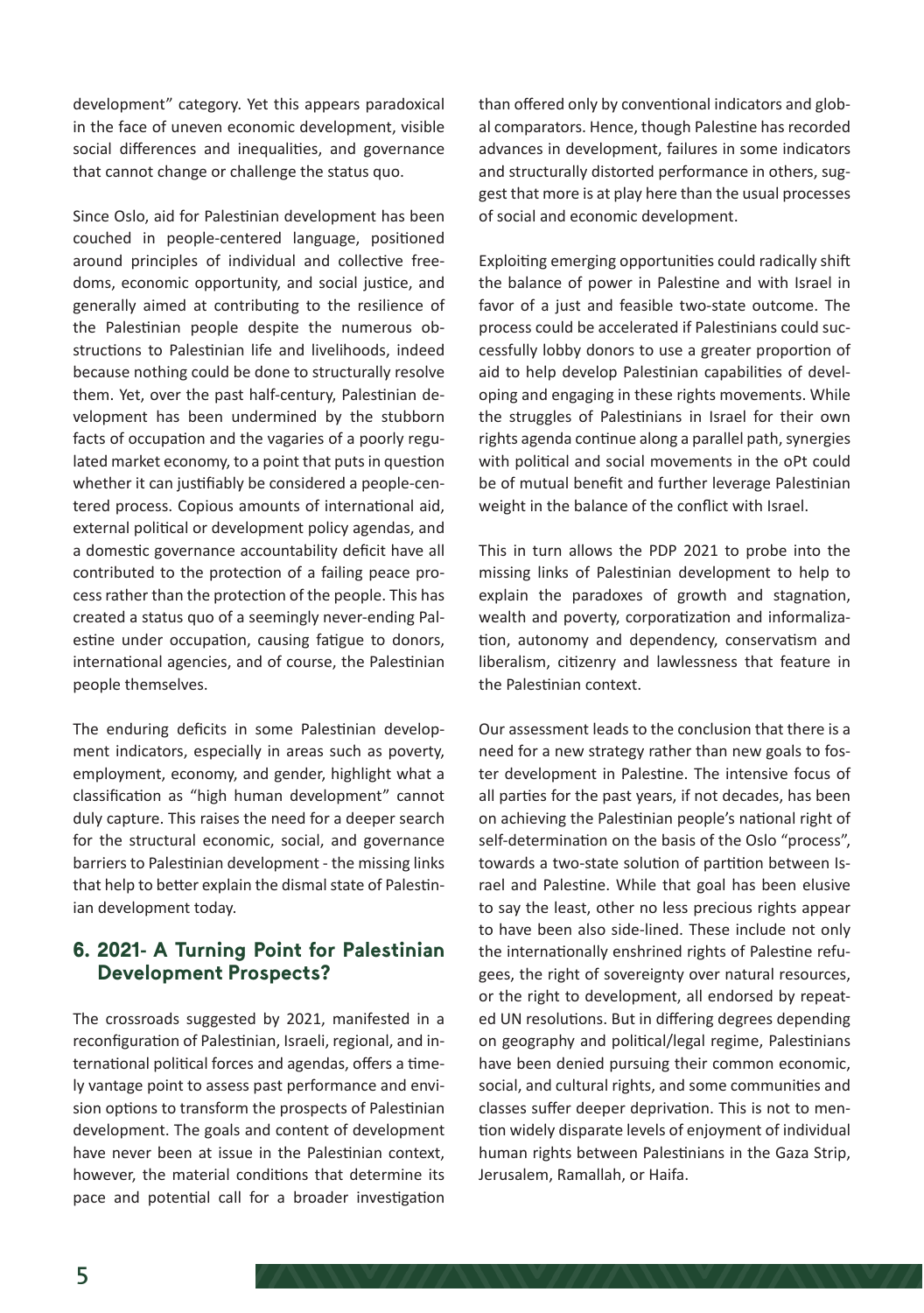The implication here is that considering poor development performance, and at the current historic juncture with national self-determination still a distant political prospect, there is a natural, logical and effective choice for the Palestinian people in the oPt, and their supporters among other Palestinian communities and internationally. This would be to pursue together in a broad and cohesive thematic and demographic coalition, and to mobilize collectively and simultaneously, for the whole slate of their basic, collective/national, and individual rights. These ultimately are inseparable and are equally rooted in the mother of all rights, freedom. There has been a growing recognition in mainstream policy discourse that a re-focus is warranted in promoting Palestinian national and other rights rather than a moribund Israeli-Palestinian bilateral peace process, as the basis of political processes towards a two-state solution and accompanying development efforts.

Simultaneously, when referring to rights it is important to amplify the fostering and protection of the collective nature of absent Palestinian rights. Rights-based approaches in development have often privileged individual rights, which has contributed to ongoing fragmentation and inequality. In terms of sustainable development, collective rights are a type of "public good". The individual and collective livelihoods of Palestinians, expanding Palestinians' collective freedom of opportunities and choice to live the lives to which they aspire, cannot be achieved for one without being achieved for all.

In the age of climate change and pandemics, environmental fragility has brought to the forefront the need to recognize our responsibility to future generations. This responsibility extends to the political, social, and economic conditions current generations are contributing to which will be left behind for Palestinian youth to navigate through. With shrinking opportunities for Palestinian youth and a growing young population, collective freedoms and opportunities are dwindling. As such protecting collective rights should also include the responsibility to future generations, building the blocks towards sustained development.

The potential for amassing Palestinian collective bargaining power (political, demographic, economic, and socio-cultural) in an asymmetric struggle with occupation and military force has been highlighted in recent

events, forcing a rethink towards Palestine from Dubai and Tel Aviv to Brussels and Washington DC. That the problems we face today arising from the 1967 occupation of the West Bank are rooted in the failures to address the injustices of 1948 has again come to the forefront of Palestinian popular and political consciousness.

Over six million Palestinians live under Israeli rule in one form or another, and an equal number of their compatriots live around the globe, together constituting the "Palestinian people" regardless of legal, geographic, political, or cultural barriers between them. This realization provides a legitimate power to the narrative of liberation, and a renewed potential for Palestinian development. However, without sustained mobilization and collaboration and systematic channelling of Palestinian human potential, the risks of the status quo continuing to prevail and stifle new strategies or repress mass organization cannot be discounted.

Amid this all, we seek to rediscover the meaning of development in an occupied Palestine and affirm its importance despite the bleak status quo. In other words, this Report is critical not only to communicate Palestinian progress against global measures in the context of political challenges, but also to highlight how power structures and global economic dynamics contribute to the existing inequality between states in the international system, as well as inequalities amongst the Palestinian people.

PDP2021 highlights both the achievements in development in Palestine over the past quarter-century, as well as shortcomings in the policy framework that have not narrowed. Our assessment of Palestinian development could have sufficed with that account and research the underlying causes to be addressed to accelerate the development trajectory through reference to the conventional toolbox of policy reform. However, the broader policy environment issues outlined in PDP, and the range of paradoxical development outcomes in Palestine, require a more profound analysis of the underbelly of the development deficit in Palestine. This is undertaken through an analysis of the key missing links in the narrative of Palestinian development, namely economic malformation, expanding financialization and liberalization, social deprivation, and stalled governance outcomes of the past decades. By thus drilling down deep into the Palestinian development condition, it becomes evident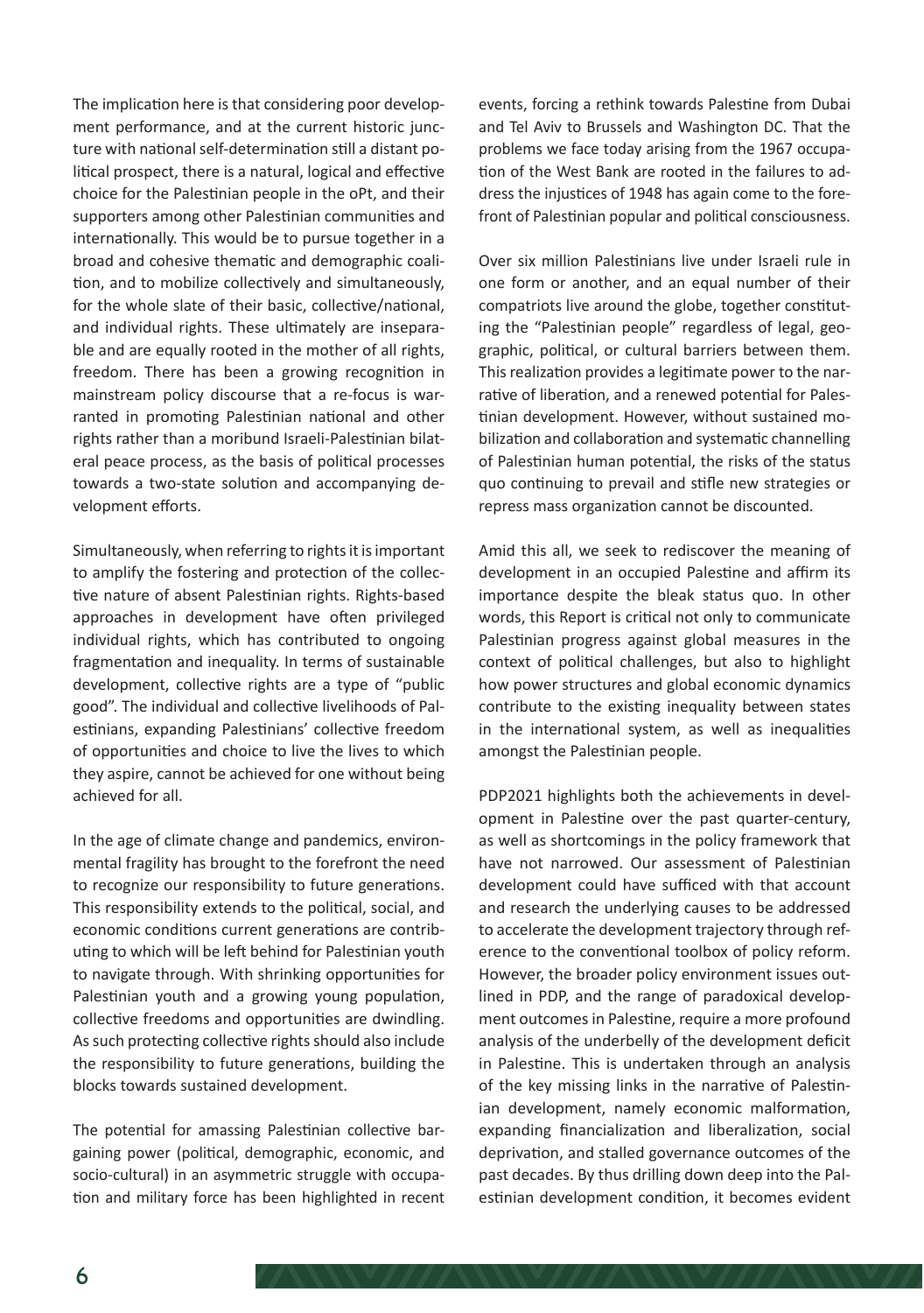what sort of policies and strategies will be required in the future.

#### **7. The Macroeconomics of Palestinian De-development**

The distortions in the performance and structure of a Palestinian "macroeconomy" that has no resort to the usual sovereign policy tools are a natural outcome of prolonged occupation and domination by the much larger, more advanced, and internationally integrated Israeli economy. The enduring handicap borne by an economy striving to shape itself within a national framework amidst a convulsive struggle to attain statehood has deep ramifications. These include its incapacity to generate sustainable and stable growth, make the optimal use of limited resources, and ignite a process of industrialization and structural transformation that is understandably a prerequisite for any realistic targeting of development goals. Amidst a high degree of international openness, the deeper dynamics of low productivity growth, limited technological advance, and weak competitiveness reveal goods, services, and labour markets that are largely impervious to conventional policy instruments, especially within the limited policy space and jurisdiction of the PNA.

Twenty-five years of the Oslo-Paris economic policy framework have subordinated Palestinian development interests to those of the wholly different and fully globalized Israeli economy, rendering the very concept of a Palestinian macroeconomy problematic. The ensuing growth and development deficit that has accumulated over the decades is one of the missing links in understanding why Palestinian development cannot advance in the absence of a profound transformation of the bases and framing of Palestinian political prospects, as well as a policy shift towards greater protection of an "infant-economy".

Neoliberal terminology such as "good governance," "private sector-driven growth," "fiscal discipline," "export promotion," "poverty reduction," and "economic reform" have been promoted as innovative tools for creating efficient states that downsize the public sector and government provisioning of social welfare. However, the case of Palestine is unique in the regard that Palestinians seek national liberation from settler-colonial control at a stage in their economic development that favours economic openness, much

different from the experiences of most other national liberation movements.

Palestine does show incipient traits of a financialized economy, but it is not as pervasive in the structures of economy and society as witnessed in other more developed countries. It can be observed only in the context of growing credit and household indebtedness. Its impact is also limited to specific areas e.g., fuelling the structural transformation towards the consumption economy, the property bubble, and debt-dependency – all of which are creating a speculative environment. The PNA has long followed the neoliberal advice of the Washington Consensus, entailing little intervention in how and where credit should be directed, and disengaging from the needs of the local economy, on theoretical assumptions that markets would allocate resources optimally. Private banks are profit-making institutions and their objectives do not automatically line up with developmental objectives.

Despite the transformation in the finance and banking sector, the PNA did not induce the sector to achieve higher levels of investment and develop a more dynamic domestic market that can foster job creation and reduce the dependency on aid. Given the distribution of credit facilities, banks did precisely the opposite in search of a high and secure return. The banking sector avoided sectors such as agriculture and SMEs that have high social returns. Instead, it increasingly financed collateralized real estate investments and secure private consumption, powered by the stimulus to aggregate demand of a large public sector payroll.

Given its current predicament, Palestine will confront significant development challenges in the future. To achieve sustainable rates of economic growth and to generate decent employment for its growing labor force, in particular for the youth and women, and to progressively improve the overall wellbeing of its population it will be imperative to radically restructure its economy. Even if the occupation ends, many of the structural distortions will most undoubtedly endure in the absence of decisive policy interventions radically re-structuring the malformed economy and making it possible for Palestine to transit into a path of growth-enhancing structural change.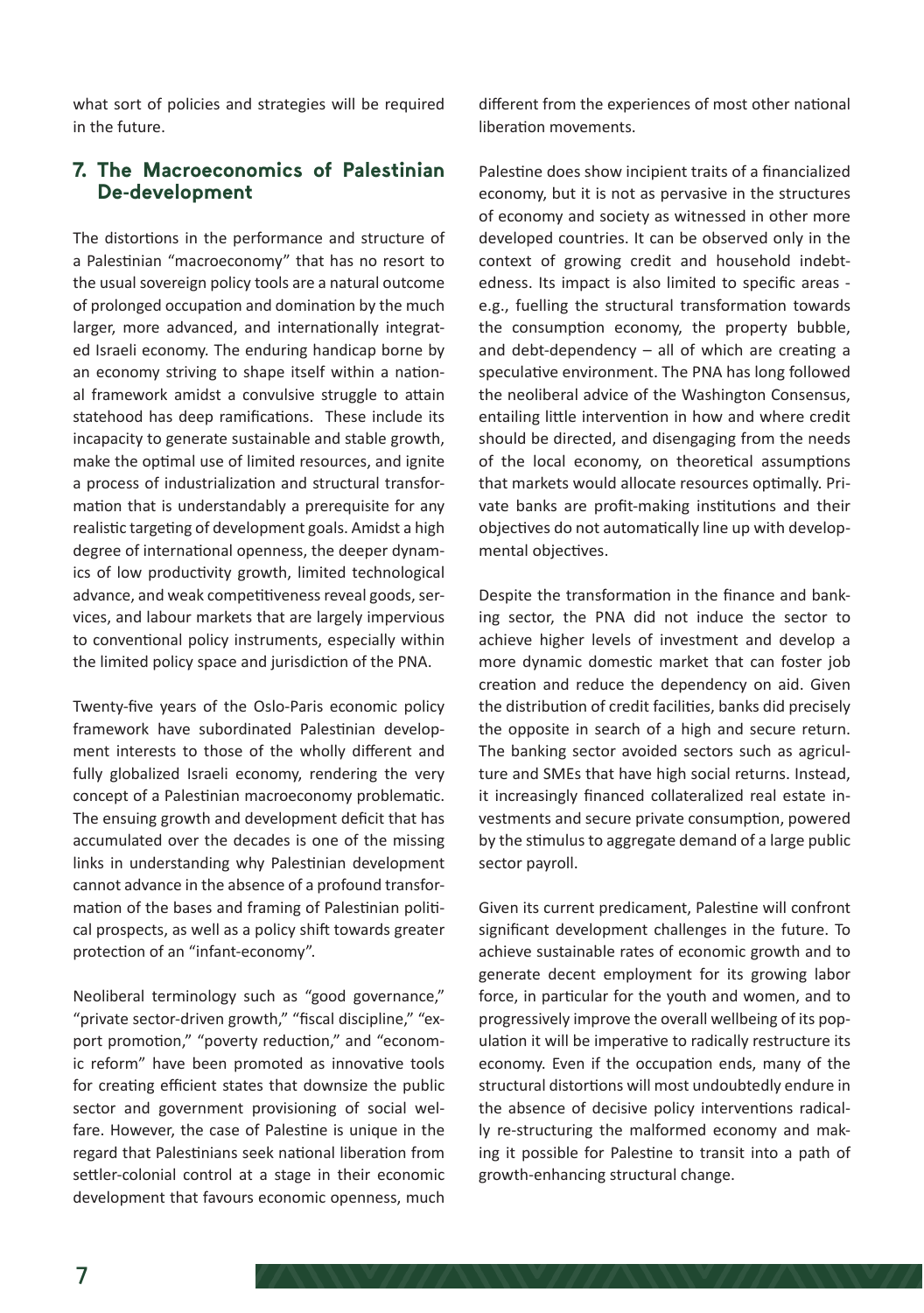To achieve a growth-enhancing structural transformation of its economy Palestine needs to break with path-dependency upon the Israeli economy, escaping from the current perverse cycle. The enormous challenge faced by Palestinians demands a bold development policy shift. It would be imperative to depart from the conventional "market-enhancing policies", which are commonly recommended to all developing countries focusing on governance capabilities that reduce transaction costs and enable markets to work more efficiently.

There is growing consensus calling for development-friendly macroeconomic management aiming at minimizing growth volatility and assuring competitive exchange and interest rates through market-based management mechanisms. This approach also proposes active industrial policies addressing market failure and generating positive externalities while emphasizing equity and distributive and targeted pro-poor policies in contrast to the "trickle-down effects" notion embedded in neo-liberalism. It calls for proactive fiscal policies which identify sources and agency for resources to finance developmental programs, expanding the available fiscal space, and utilizing the fiscal policy to smooth the economic cycles. Moreover, it emphasizes that these policies have to be complemented with an environment-friendly approach, which does not opt for short-term economic gains at the expense of long-term sustainability.

It should be obvious by now that in the Palestinian case, as it has been the case of many other developing countries following similar policies, a business-friendly environment could be a necessary condition, but it is definitively not sufficient to promote healthy development of a modern private sector and for boosting its contribution to income, employment, and exports of goods and services. Palestine development policies should aim at escaping the trap of a low growth path and promote growth-enhancing structural transformation of the economy, moving the malformed Palestinian economy from consumption-based, inward-looking, and factor-driven growth path towards an innovation-driven and export-oriented one. This will only be possible by implementing a new comprehensive capability-centered strategy, where the expansion of domestic knowledge-based assets is at the core of achieving competitive advantages beyond primary products, unskilled labor-intensive goods, and traditional services.

This would definitively require more pro-active government interventions aiming at enhancing social and firm-level capabilities. An approach that would demand departing from the current trade arrangements with Israel and implementing a development-driven trade policy closely articulated with industrial policies, while promoting the progressive internalization of innovation-based activities on a broad scale. Economic transformation will require long-term investments in basic infrastructure propping productive activities and reducing systemic bottlenecks. The expansion of the fiscal space is a necessary condition to achieve the level of public investments that will be necessary for such purposes. Palestine urgently needs to attain international fiscal recognition and autonomy.

Therefore, any real progress will be contingent on a significant political breakthrough ending the occupation and the establishment of a sovereign Palestinian state in full control of its territory, its policies, and its future. A far-reaching change in development policy direction would additionally demand the liberation of Palestinian policy-making from the dead-end of laissez-faire market ideology, and in a context of domestic political reconciliation building a strong political coalition supporting in a sustained manner a new pathway to economic development for the benefit of the vast majority of Palestinians.

# **8. Restoring Palestinian Social Development**

Deprivation signals a systemic public policy failure to cater to development needs, as a haphazard process of structural transformation proceeds that has left many behind on the ground, while pushing others, often inexplicably, into the stratosphere of conspicuous, if not wasteful, consumption. Amidst a high prevalence of poverty in the oPt, protecting the poorest has become a fixed slogan of the PNA development agenda and public expenditure commitments, not to mention the target of generous donor aid to help stem social degradation. Given the combination of a restrictive external policy environment, the vagaries, and a distorted market economy whose growth is dependent on external income sources and high levels of private consumption and indebtedness, inequality has become a growing concern. However, it is a topic that is inadequately researched, despite the clear and often stark signs of extreme wealth and extreme poverty coexisting in the same city, village, or street.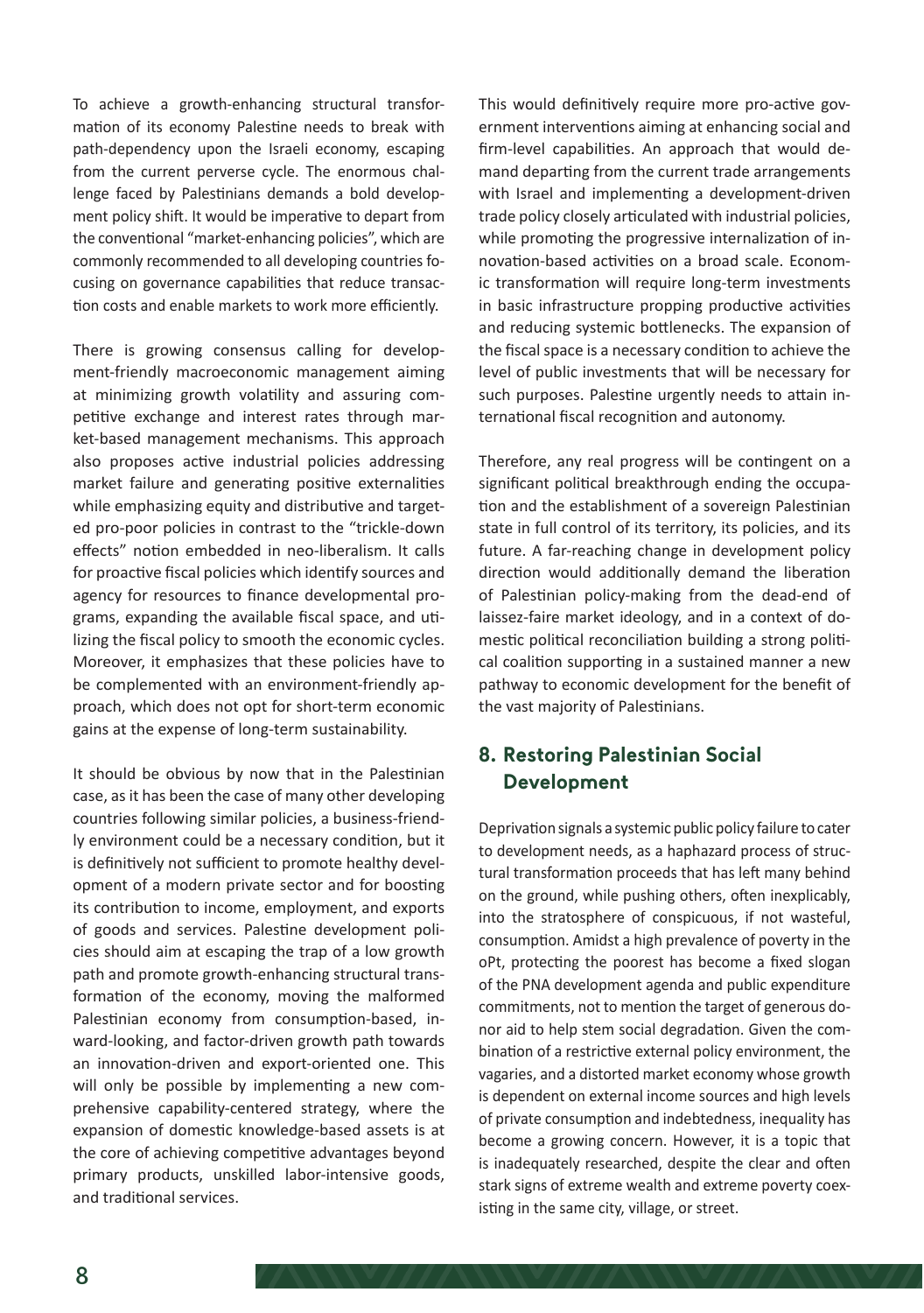Given the weakly regulated, lightly-taxed, and largely informal nature of the economy, it is understandably not easy to chart the sources and drivers of wealth accumulation and inequality in Palestine. Indeed, the phenomena of poverty and inequality coexist within a broader Palestinian context of national-social deprivation arising from the policy factors shaping the scene. The incoherent social development achievements of 25 years of Palestinian and international efforts intended to "leave none behind" appear as another natural outcome of the interplay of political, economic, and governance gaps under the conditions of occupation. Too many have been left behind and it cannot be denied that there is also Palestinian agency and responsibility for social development.

The existing fabric of social protection in Palestine is fragmented, incoherent, and incomplete. Efforts to date do not meet required global or even regional standards, and do not ensure protection and safety for poor and marginalized groups. There is wide social and expert consensus on the imperative for intensive and immediate efforts towards establishing a system that not only caters to the poorest (the social safety net currently managed by the PNA) but provides universal coverage to all, indeed establishing a true social contract for Palestine. Sooner, rather than later, this thorny but vital file should be vigorously tackled.

This requires incorporating these principles:

- Benefiting from the experience of the socio-economic shock of the pandemic, and the resulting global rethink on the role of governments and the importance of public resources in securing citizens' social and economic needs. In any case, this requires the establishment of regulations and laws that guarantee the right to health of citizens, protection of the vulnerable, care of the elderly, and compensation for the unemployed, all of which are indivisible components of the social contract and the rule of law.
- Taking into consideration the interests of poor and marginalized groups in overall economic and social policies, to face the challenge of an increase in the numbers of the new poor. This requires changing the perception of social protection, from being a relief sector based on seasonal donations, to serving as an enabling sector that guarantees the rights of these groups.

The necessity of framing social protection programs, supervised by the government, in an integrated system that includes all areas of protection and all groups of society and gradually builds coverage and benefits. This requires improving the governance of social protection programs; unifying sources of funding; and directing these, in a focused manner, to the neediest groups in various regions in the West Bank and Gaza Strip. It also requires modernizing the social registry and building a database on the living conditions of the poorest segments of society. This will help direct social aid first to those who need it most, with transparency and justice.

# **9. The Governance Dilemma and Palestinian Agency in Development**

PDP2021 analysis depicts the underlying political, economic, and social factors that have acted as discrete constraints on realizing Palestine's development potential. The analysis is rooted in an unequivocal understanding of the pernicious and insidious impacts of prolonged confrontation with a colonial project in the territory intended for a sovereign State of Palestine. Further, countries' experience shows that developing good governance comes as a result of, and not as a prerequisite for, development. However, this should not enable a narrative that denies or minimizes Palestinian agency for the current development predicament.

Palestine is today twenty-five years into a non-sovereign self-government originally intended as a brief prelude to sovereign statehood. In the process, billions of Dollars and Euros of donor aid have been ploughed into establishing Palestinian good governance. Hence, it is natural, if not necessary, to assess the reality of Palestinian governance and the constraining factors that have rendered results less than the bold slogans raised over the past decade from "reform and development", through "ending the occupation, establishing the state" up to "the citizen first".

The performance of the PNA in the past decade in governing social and economic development, not to mention in maintaining its accountability, legitimacy, and the rule of law, implies an incomplete and limited governance agenda that has exhausted the limits and credibility of the "self-government without statehood" experience. Palestine's perfect storm has been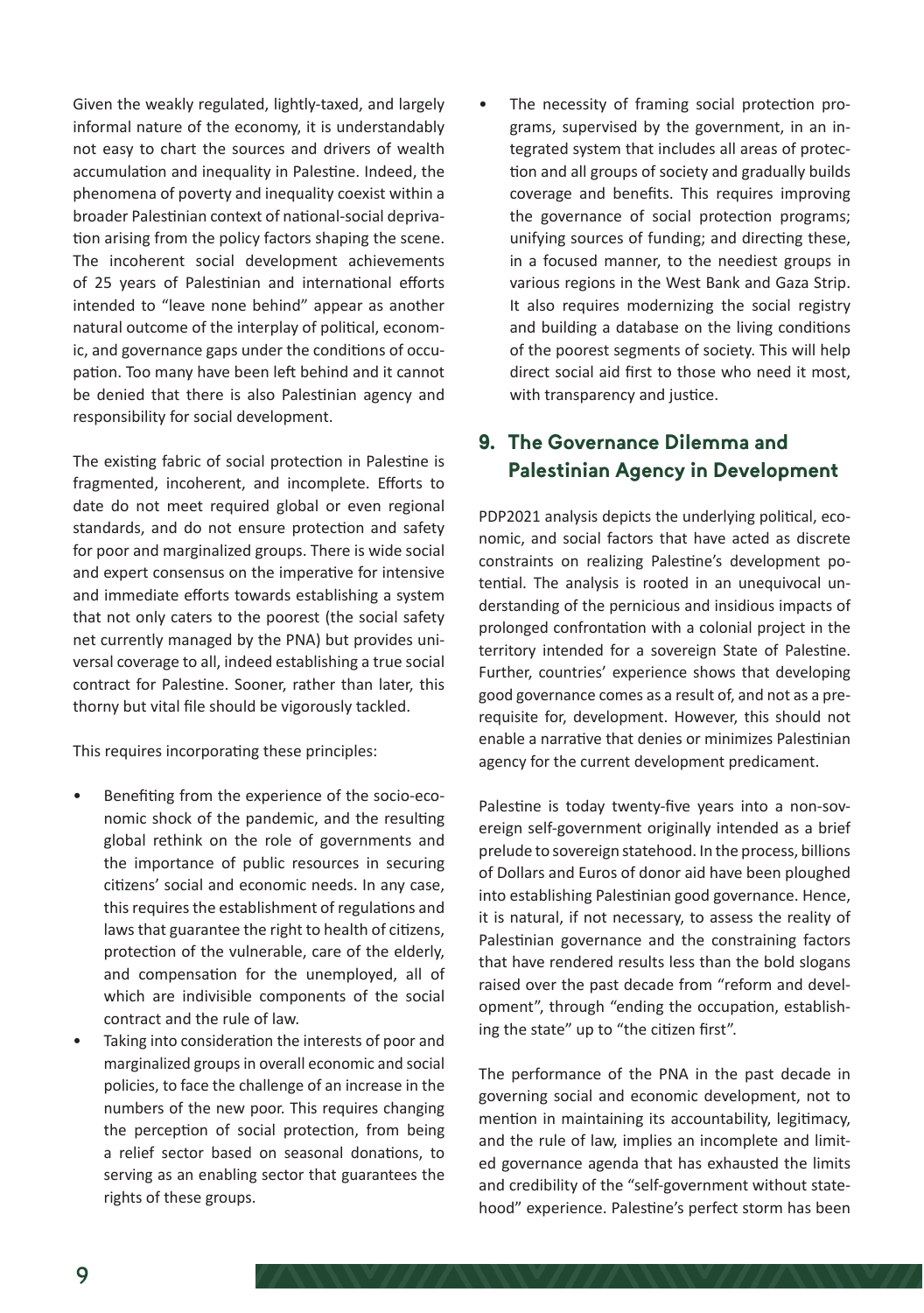brewing for years compounded by the adverse political status quo, and the difficulty of PNA reform in the absence of a democratic process and some measure of "national unity". Combined, these factors appear today as a recipe for economic stagnation and social tensions and the rise of tribalism and regionalism instead of the formula of the current social compact, which its proponents argue is an overriding interest of all parties, especially the most deprived citizenry.

The PDP2021 analysis depicts a non-virtuous loop of causes and effects linking middling governance, increased securitization of the political regime, a poorly regulated liberal market economy, inadequate public resources to respond to growing socio-economic pressures, and structural fiscal fragility. Accordingly, the underlying drag downwards caused by the governance shortcomings on the condition of development in Palestine and its prospects, yet another missing link in confronting the perfect storm, becomes clearer, as the challenges posed appear increasingly insurmountable.

In the analysis of the narrator of neo-colonialism, Frantz Fanon, based on the experience of Algerian liberation from French colonialism, the "national bourgeoisie" is little more than a "national middle class" with an "historic mission: that of intermediary." In the Palestinian case, which is not necessarily the same model in a new global era, would include strata such as Fanon's "university and merchant bourgeoisie," "army and a police force," "the young national bourgeoisie," "the party," a "profiteering caste," a "native bourgeoisie," "honest intellectuals," and a "bourgeoisie of the civil service." In Fanon's view of this parasitic, non-productive and generally "useless" class elaborated in the ("Pitfalls" Chapter 4) of The Wretched of the Earth, there is no particularly important role for domestic and expatriate industrialists and masters of finance. Their weak industrial and technological base and "comprador" links to global capital determine their objectively hostile position towards the national liberation project, even if they may strike an accommodation with it.

In a departure from Fanon's typology however, in the Palestinian case, these "diaspora millionaires" and their domestic compatriots (the private sector) are not hostile to national liberation; indeed they are important players who always have been closely aligned with PLO economic interests and political program, underwritten it financially, and invested in productive sectors and development in Palestine. Combined with the other strata of the middle class, this social formation may be considered as the core constituency of what might be termed, in the language of national liberation ideology for a century, as a "Palestinian patriotic bourgeoisie". This unique Palestinian brew implies a hitherto unwitnessed hybrid that interweaves a Fanonist scenario of post-colonial revolutionary failure with an unachieved national liberation project (which usually is not mortgaged to or in collusion with neo-colonialism). For example, the post-colonial "de-mobilization" of the previous militant leading cadres in the Algerian experience.

But paradoxically such a usual transition of governance has not been witnessed anywhere while de-colonization is still unachieved or in the absence of sovereignty and democratic systems. In that regard, Palestine presents a unique situation that the even most sophisticated methodology cannot easily capture. The importance of recalling Fanon's advice, although it dates back to an earlier era, lies in what he refers to as the pitfalls of prolonged political stagnation (and lack of socio-economic progress). These degrade not only the quality and justice of governance and its responsiveness to the aspirations of successive generations, but also the prospects for achieving the national liberation project.

The limited achievements recorded in governance in Palestine in the past twenty-five years, according to the previously mentioned international indicators and reports, is related to several factors beyond the effects of the occupation alone, especially in light of the weakness of the democratic process. There are impacts on governance due to the pitfalls of a liberal market economy, the inadequacy of public resources to respond to increasing socio-economic pressures, and the structural fragility of public financial resources, with negative consequences for the state of development in Palestine and its prospects. Addressing these challenges in the Palestinian governance system requires continuing the ongoing administrative and institutional reform processes, in parallel with efforts aimed at concluding a new social and economic contract that leads to a more open and democratic political system, governed by the rule of law and transparency, and adherence to the highest human rights standards. This calls in turn for a renewal of the economic governance regime that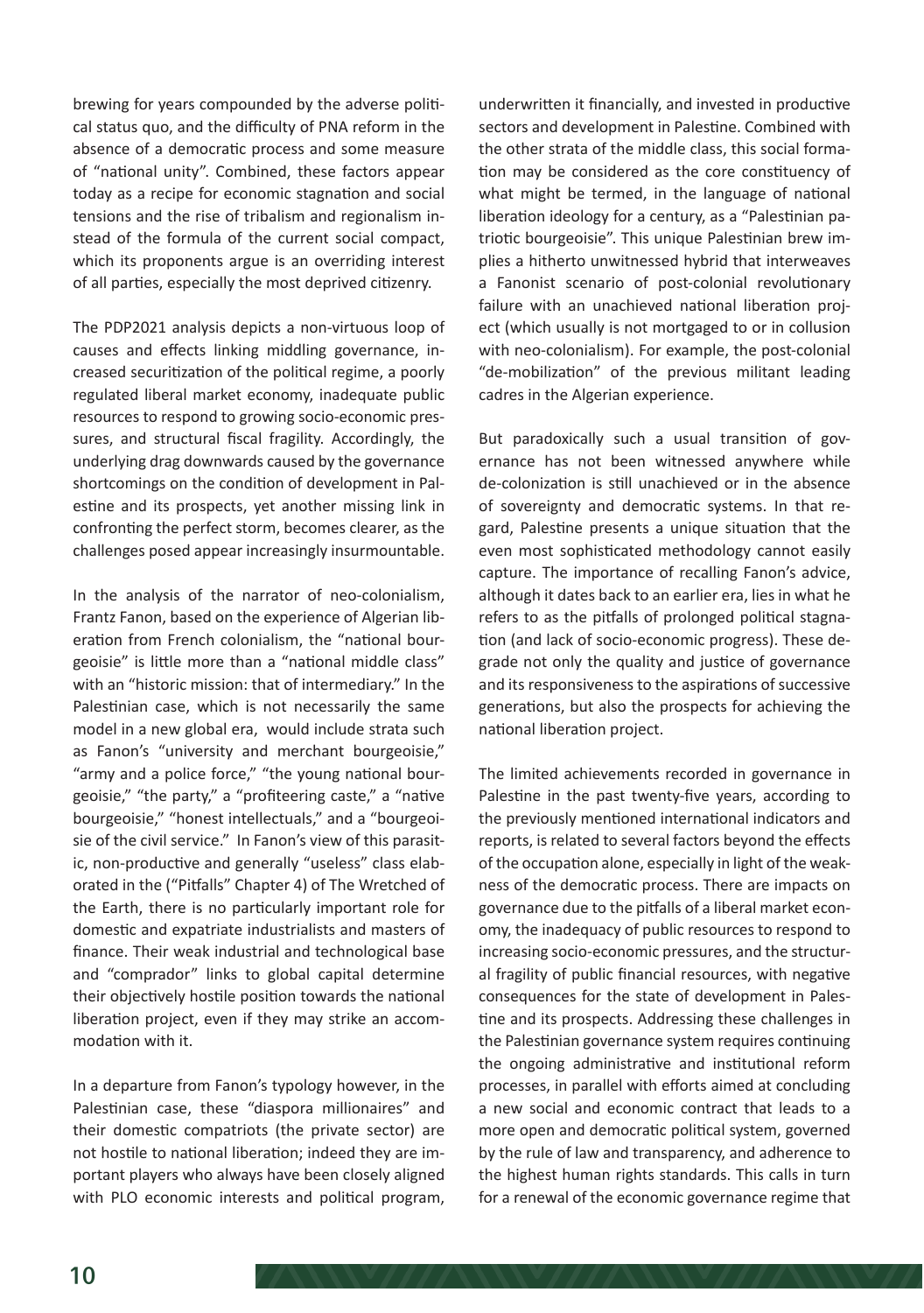reconciles between economic and social justice policies, and a high quality of governance where the state takes a more strategic and regulatory role aimed to a more inclusive economy and targeted redistribution system and effective service provision for their people. Without addressing these issues, the state-society relationship will risks deterioration.

The governance in abeyance condition, which means that it has reached the limits of what can be expected in the absence of sovereignty, requires actions at all levels of the governance indicators examined, beginning in the realm of guaranteeing political freedoms and restoring an elected governance system, regardless of the prospects for sovereign statehood. The PNA's continued raison d'etre in the eyes of citizens will not be found only in its security or political functions, but rather in its ability to deliver basic services competently and affordably. Part of the governance and democratic deficit can be acknowledged by strengthening consultative and participatory processes as well as accountability mechanisms for public officials and institutions as well as major economic agencies and capital interests, especially in the absence of legislative oversight.

Designing and executing a feasible and sustainable strategy for governing socio-economic recovery in a continuing uncertain, if not hostile, the political environment is not an assured matter, even if the contours and content of such a strategy may be evident. This challenge is compounded by the reduced resources, effectiveness, and reach of governing institutions. At a moment when nothing less than sovereignty is needed to fully enable Palestine to weather the crisis and emerge having further demonstrated its legitimate place among the nations of the world, perhaps the substance of the Palestinian statehood under occupation concept needs to be re-considered.

When the State of Palestine can function coherently as the totality of all the systems and institutions currently in place - civil and governmental, market and regulatory, legal and informal, democratic and pluralist, social and economic, family and corporate, rural and urban, regional and local - then its reality and inevitability become more tangible. Therefore, the governance of development, above all, must focus on mobilizing human resources, organizing and framing them, and enhancing solidarity and social coordination. This way, solutions do not need to depend on the availability of financial resources as much as they require dependence on the "other" rather excluding him/her, taking care of the most marginalized and poor, and consulting and planning to guide action, instead of reaction.

#### **10. A Strategy for Collective Mobilization for Development: National and Human Rights – by Hook or by Crook**

This survey of the condition of Palestinian development has revealed the fundamental weaknesses in the economic, social, and political fabric of life for Palestinians under occupation. Our discussion began with a reference to both the domestic Palestinian interest in better development, as well as that of international donors who have been implicated by the imperative of keeping alive a peace process in the past decades. Indeed, Palestinian sustainable development is not only a collective Palestinian mission but also an international responsibility and concern.

However, the dead-end of 2021 where neither a political process nor a development horizon appear imminent, calls for further reflection on the lessons of the Oslo period and the interaction between politics, aid, and development outcomes. This could allow for a recalibration of the strategies that might be necessary and feasible for enabling a process of more comprehensive, balanced, and just development, even under continued occupation and denial of sovereignty.

History may yet record May 2021 as a turning point in the terms of the political settlement in Israel-Palestine. The simultaneous mobilization of Palestinians in East Jerusalem, Gaza, Israel, and the West Bank signalled (in embryonic form) the potential for credible collective action. Over time, if repeatedly manifested, such action could change the balance of power and calculations in the peace process, but only if it eventually coalesces around collective political rights for all Palestinians. The emergence of a credible threat to the status quo would challenge the Israeli perception that Palestinians can be permanently 'managed' with divide and rule tactics without having to concede either rights or an independent state.

The different scenarios outlined in this Report provide ample room to frame the likely political prospects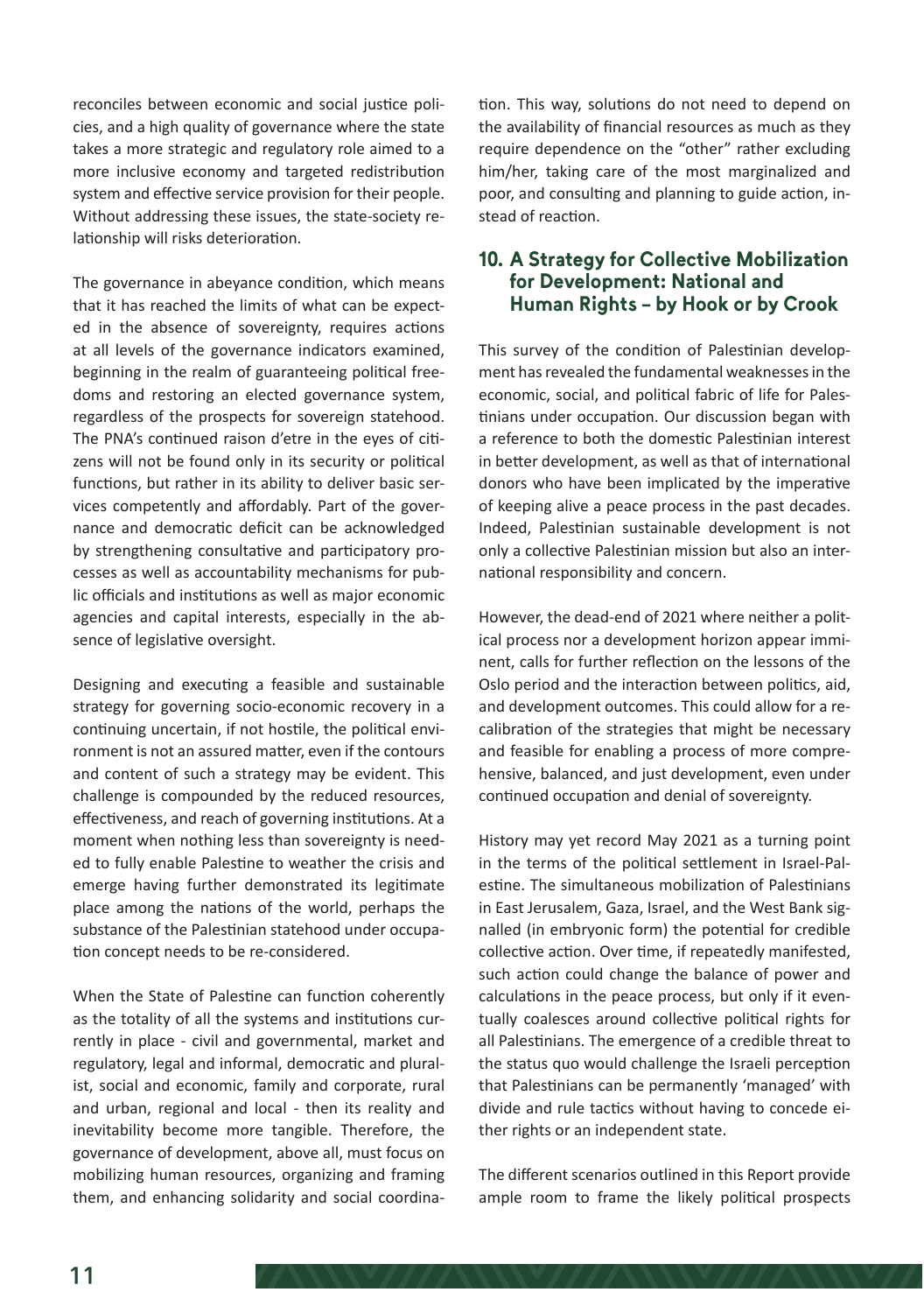that will shape Palestinian development in the coming years. Both the opportunities of the current moment, as well as the pitfalls of the status quo remain to constitute dynamics that could play out in different ways, depending on the decisions and capacities of the concerned actors, the Palestinian people collectively above all. The elements of a policy programme for achieving better Palestinian development in the coming years are evident in the areas of economy, society and governance addressed in this Report, and spelt out in its conclusions. But the prospects for achieving better performance depend essentially on the Palestinian people's ability to mobilize socially, economically, and politically, not only as a deterrent to occupation and settlement, but to achieve their denied national and human rights by hook or by crook.

An analysis of the relationship between distributions of organizational power and aid policies can help to explain the policy failures of the past and to identify responses to emerging opportunities and challenges. Aid strategies supporting the Oslo process failed primarily because of an adverse distribution of power that prevented the emergence of an internal Israeli commitment to a two-state solution. Pushing ahead with the process under these conditions resulted in a weak containment of Israeli free riding, allowing Israel to create new facts on the ground. In contrast, Palestinian violations were sanctioned to a greater extent, thereby effectively constraining Palestinian strategies of developing their own economic and organizational capabilities by informally by-passing Israeli restrictions.

The result was an undermining of territorial opportunities for a two-state solution. At the same time, rapid increases in settler numbers raised the costs of overcoming internal distributive conflicts within Israel in favour of or against the two-state solution. Given this distribution of power, shifts in aid strategies in favour of support for economic self-reliance within the occupied Palestinian territory are unlikely to shift the distribution of power enough to enhance the likelihood of achieving statehood or effective rights.

A Palestinian cross-national mobilization for political rights could have created a credible threat for Israel that was sufficiently compelling. This was the only strategy that may have forced rational political organizations within Israel to achieve and exercise in their own interest an effective control over those resisting

the two-state solution. This was missing throughout the Oslo process. A Palestinian rights movement did not emerge early enough, but the joined-up resistance demonstrated by Palestinians in May 2021 showed in embryonic form the feasibility of such a movement.

Palestinians should intensely lobby development partners to use aid as much as possible to support separate and eventually coordinated Palestinian rights movements throughout the territory under the control of the State of Israel. A significant shift of aid spending in these directions is likely to be resisted by Israel for obvious reasons, but Palestinians have an enormous advantage in demanding rights no less than borders. There can always be disputes about where borders should be. There can be no disputes about legitimate demands for internationally enshrined national and individual rights. Developing a legitimate rights movement for liberation and peace and development will take time and considerable attention to strategy and tactics.

The military power imbalance considerations and human rights rationale for abandoning violence may be difficult for Palestinians to accept after the recent Gaza Strip military confrontation with Israel. But proceeding in this direction should be an important focus of Palestinian institutions in the coming period if garnering increased international legitimacy for their collective struggle is both a goal and a strategy. Their planning, advocacy, and lobbying activities should aim to maximize international support for Palestinian rights and to use aid whenever possible to support these organizational activities.

Finally, the steps towards normalization between Israel and a number of Arab countries, and the emerging discourse about investments and trade rather than aid as a way of sustaining livelihoods in Palestine may appear to be stalled for the moment but should not be dismissed as they could re-emerge in some form in the future. There are compelling economic reasons why some advanced countries, including the US, may proceed in this direction. Moreover, the self-interest of regional countries may also lead them to push for joint investments with Israel in Palestine. Here too, the political settlements framework points to both risks and opportunities. Without adequate planning and preparation, the result may further weaken Palestinian organizational power. It may also result in the